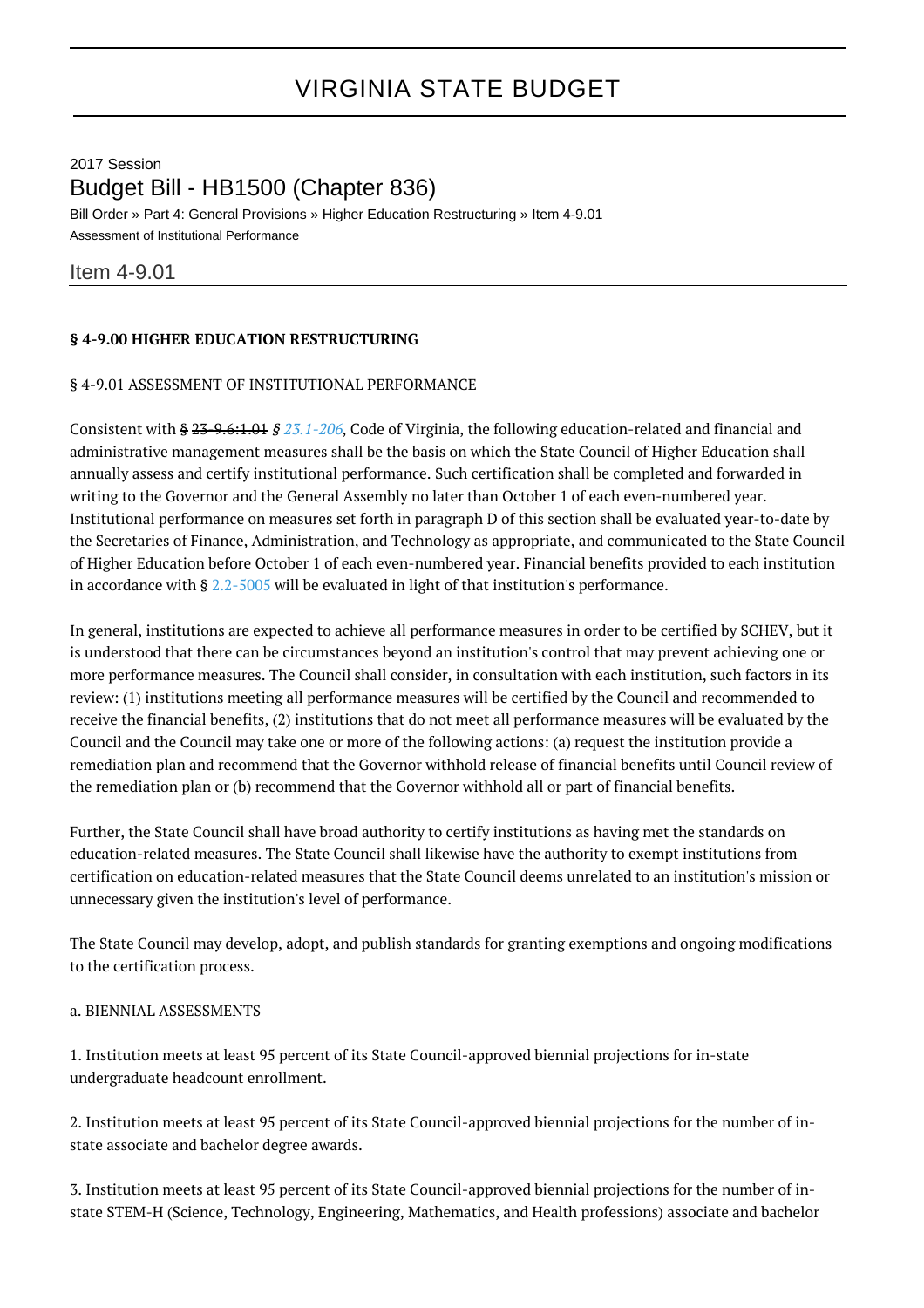#### degree awards.

4. Institution meets at least 95 percent of its State Council-approved biennial projections for the number of instate, upper level - sophomore level for two-year institutions and junior and senior level for four-year institutions program-placed, full-time equivalent students.

5. Maintain or increase the number of in-state associate and bachelor degrees awarded to students from underrepresented populations.

6. Maintain or increase the number of in-state two-year transfers to four-year institutions.

b. Elementary and Secondary Education

1. The Virginia Department of Education shall share data on teachers, including identifying information, with the State Council of Higher Education for Virginia in order to evaluate the efficacy of approved programs of teacher education, the production and retention of teachers, and the exiting of teachers from the teaching profession.

2. a) The Virginia Department of Education and the State Council of Higher Education for Virginia shall share personally identifiable information from education records in order to evaluate and study student preparation for and enrollment and performance at state institutions of higher education in order to improve educational policy and instruction in the Commonwealth. However, such study shall be conducted in such a manner as to not permit the personal identification of students by persons other than representatives of the Department of Education or the State Council for Higher Education for Virginia, and such shared information shall be destroyed when no longer needed for purposes of the study.

b) Notwithstanding § [2.2-3800](http://law.lis.virginia.gov/vacode/2.2-3800/) of the Code of Virginia, the Virginia Department of Education, State Council of Higher Education for Virginia, Virginia Community College System, and the Virginia Employment Commission may collect, use, share, and maintain de-identified student data to improve student and program performance including those for career readiness.

3. Institutions of higher education shall disclose information from a pupil's scholastic record to the Superintendent of Public Instruction or his designee for the purpose of studying student preparation as it relates to the content and rigor of the Standards of Learning. Furthermore, the superintendent of each school division shall disclose information from a pupil's scholastic record to the Superintendent of Public Instruction or his designee for the same purpose. All information provided to the Superintendent or his designee for this purpose shall be used solely for the purpose of evaluating the Standards of Learning and shall not be redisclosed, except as provided under federal law. All information shall be destroyed when no longer needed for the purposes of studying the content and rigor of the Standards of Learning.

# c. SIX-YEAR PLAN

Institution prepares six-year financial plan consistent with § 23-9.2:3.02 § [23.1-907](http://law.lis.virginia.gov/vacode/23.1-907/).

# d. FINANCIAL AND ADMINISTRATIVE STANDARDS

The financial and administrative standards apply to all institutions except those governed under Chapters 933 and 943 of the 2006 Acts of Assembly, Chapters 594 and 616 of the 2008 Acts of Assembly, and Chapters 675 and 685 of the 2009 Acts of Assembly.

1. As specified in § [2.2-5004](http://law.lis.virginia.gov/vacode/2.2-5004/), Code of Virginia, institution takes all appropriate actions to meet the following financial and administrative standards: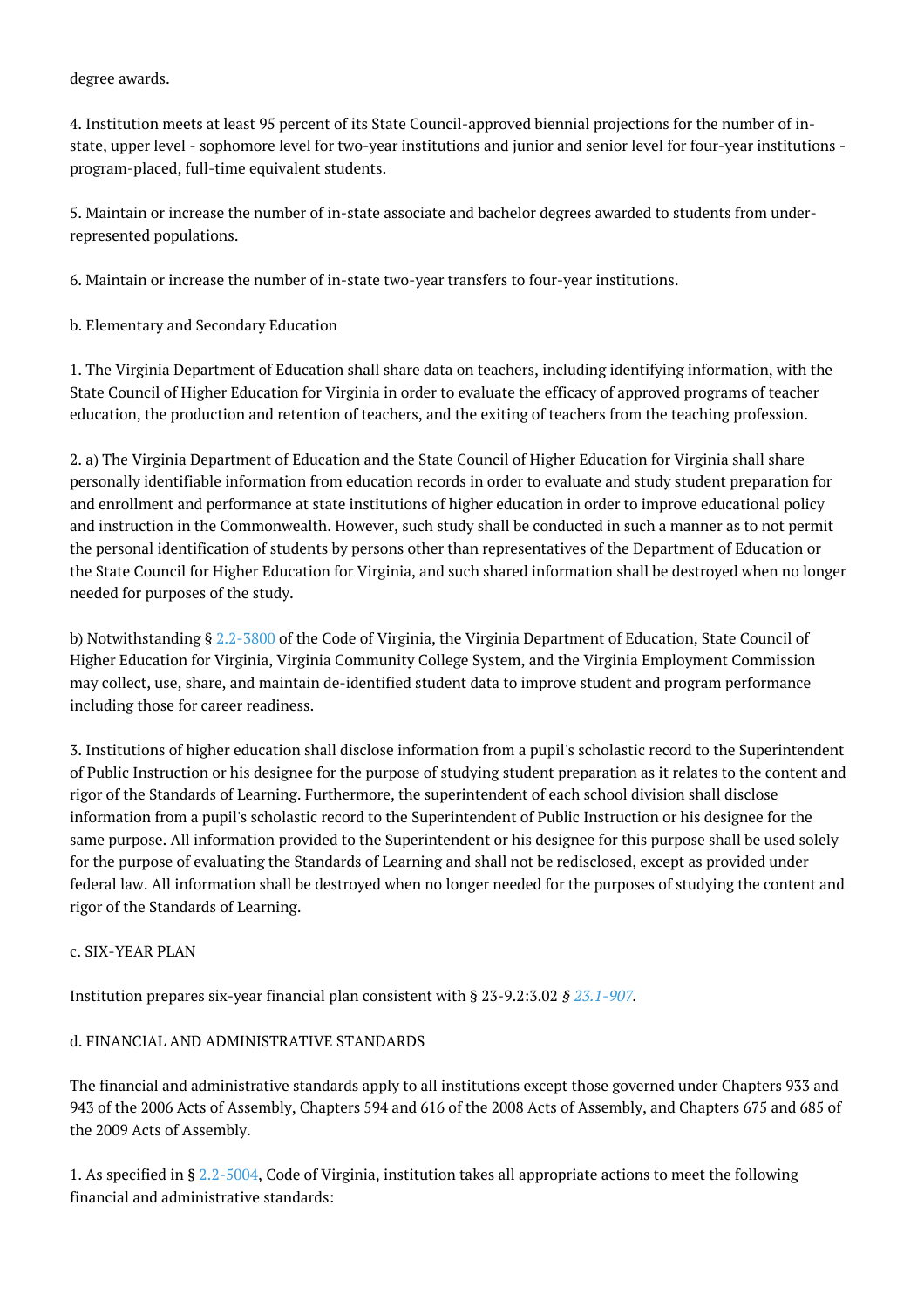a) An unqualified opinion from the Auditor of Public Accounts upon the audit of the public institution's financial statements;

b) No significant audit deficiencies attested to by the Auditor of Public Accounts;

c) Substantial compliance with all financial reporting standards approved by the State Comptroller;

d) Substantial attainment of accounts receivable standards approved by the State Comptroller, including but not limited to, any standards for outstanding receivables and bad debts; and

e) Substantial attainment of accounts payable standards approved by the State Comptroller including, but not limited to, any standards for accounts payable past due.

2. Institution complies with a debt management policy approved by its governing board that defines the maximum percent of institutional resources that can be used to pay debt service in a fiscal year, and the maximum amount of debt that can be prudently issued within a specified period.

3. The institution will achieve the classified staff turnover rate goal established by the institution; however, a variance of 15 percent from the established goal will be acceptable.

4. The institution will substantially comply with its annual approved Small, Women and Minority (SWAM) plan as submitted to the Department of Small Business and Supplier Diversity; however, a variance of 15 percent from its SWAM purchase goal, as stated in the plan, will be acceptable.

The institution will make no less than 75 percent of dollar purchases through the Commonwealth's enterprise-wide internet procurement system (eVA) from vendor locations registered in eVA.

5. The institution will complete capital projects (with an individual cost of over \$1,000,000) within the budget originally approved by the institution's governing board for projects initiated under delegated authority, or the budget set out in the Appropriation Act or other Acts of Assembly. If the institution exceeds the budget for any such project, the Secretaries of Administration and Finance shall review the circumstances causing the cost overrun and the manner in which the institution responded and determine whether the institution shall be considered in compliance with the measure despite the cost overrun.

6. The institution will complete major information technology projects (with an individual cost of over \$1,000,000) within the budgets and schedules originally approved by the institution's governing board. If the institution exceeds the budget and/or time schedule for any such project, the Secretary of Technology shall review the circumstances causing the cost overrun and/or delay and the manner in which the institution responded and determine whether the institution appropriately adhered to Project Management Institute's best management practices and, therefore, shall be considered in compliance with the measure despite the cost overrun and/or delay.

# e. FINANCIAL AND ADMINISTRATIVE STANDARDS

The financial and administrative standards apply to institutions governed under Chapters 933 and 943 of the 2006 Acts of Assembly, Chapters 594 and 616 of the 2008 Acts of Assembly, and Chapters 675 and 685 of the 2009 Acts of Assembly. They shall be measured by the administrative standards outlined in the Management Agreements and § 4-9.02.d.4. of this act. However, the Governor may supplement or replace those administrative performance measures with the administrative performance measures listed in this paragraph. Effective July 1, 2009, the following administrative and financial measures shall be used for the assessment of institutional performance for institutions governed under Chapters 933 and 943 of the 2006 Acts of Assembly and those governed under Chapters 594 and 616 of the 2008 Acts of Assembly, and Chapters 675 and 685 of the 2009 Acts of Assembly.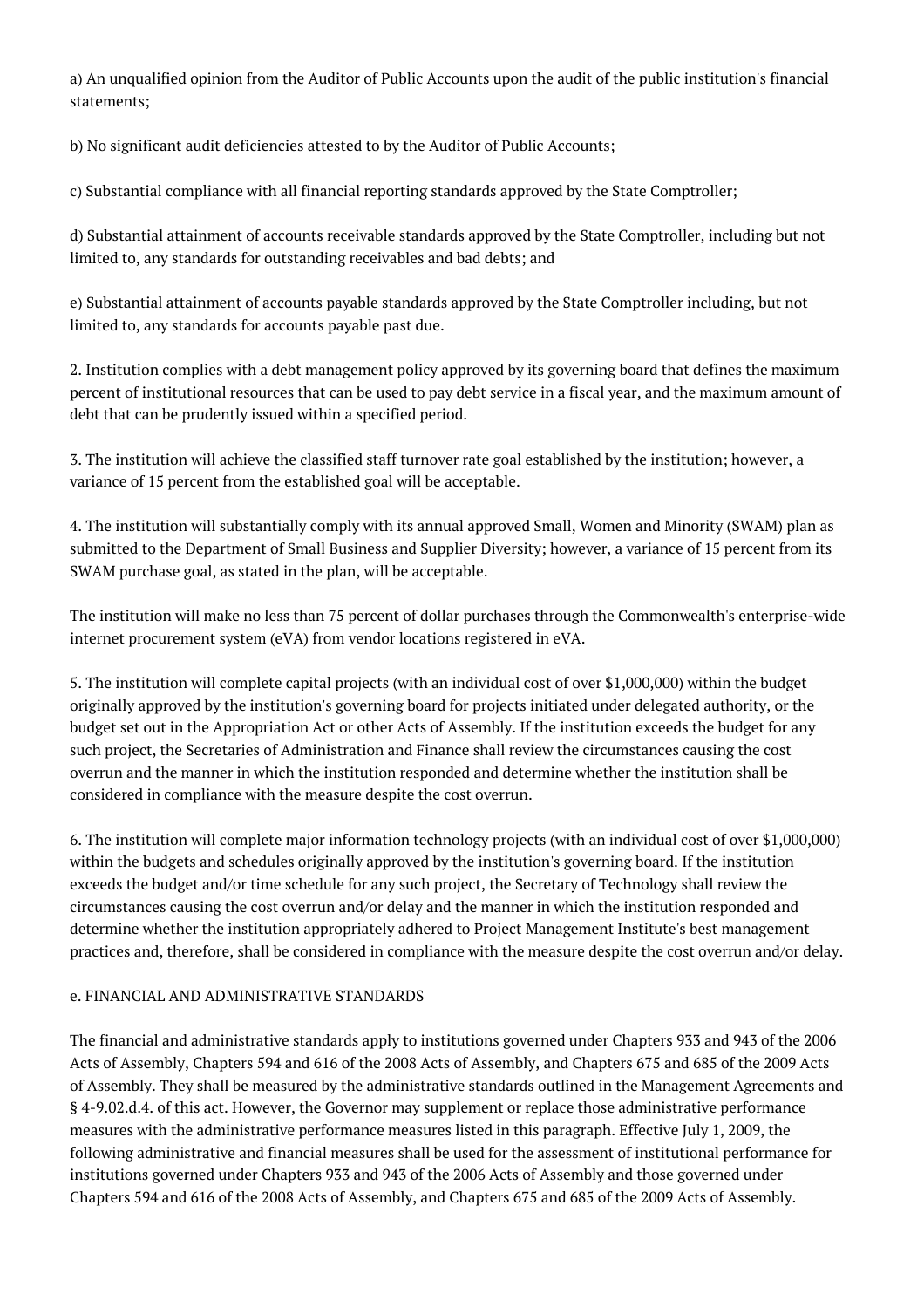#### 1. Financial

a) An unqualified opinion from the Auditor of Public Accounts upon the audit of the public institution's financial statements;

b) No significant audit deficiencies attested to by the Auditor of Public Accounts;

c) Substantial compliance with all financial reporting standards approved by the State Comptroller;

d) Substantial attainment of accounts receivable standards approved by the State Comptroller, including but not limited to, any standards for outstanding receivables and bad debts; and

e) Substantial attainment of accounts payable standards approved by the State Comptroller including, but not limited to, any standards for accounts payable past due.

#### 2. Debt Management

a) The institution shall maintain a bond rating of AA- or better;

b) The institution achieves a three-year average rate of return at least equal to the imoney.net money market index fund; and

c) The institution maintains a debt burden ratio equal to or less than the level approved by the Board of Visitors in its debt management policy.

#### 3. Human Resources

a) The institution's voluntary turnover rate for classified plus university/college employees will meet the voluntary turnover rate for state classified employees within a variance of 15 percent; and

b) The institution achieves a rate of internal progression within a range of 40 to 60 percent of the total salaried staff hires for the fiscal year.

# 4. Procurement

a) The institution will substantially comply with its annual approved Small, Women and Minority (SWAM) procurement plan as submitted to the Department of Small Business and Supplier Diversity; however, a variance of 15 percent from its SWAM purchase goal, as stated in the plan, will be acceptable; and

b) The institution will make no less than 80 percent of purchase transactions through the Commonwealth's enterprise-wide internet procurement system (eVA) with no less than 75 percent of dollars to vendor locations in eVA.

# 5. Capital Outlay

a) The institution will complete capital projects (with an individual cost of over \$1,000,000) within the budget originally approved by the institution's governing board at the preliminary design state for projects initiated under delegated authority, or the budget set out in the Appropriation Act or other Acts of Assembly which provides construction funding for the project at the preliminary design state. If the institution exceeds the budget for any such project, the Secretaries of Administration and Finance shall review the circumstances causing the cost overrun and the manner in which the institution responded and determine whether the institution shall be considered in compliance with the measure despite the cost overrun;